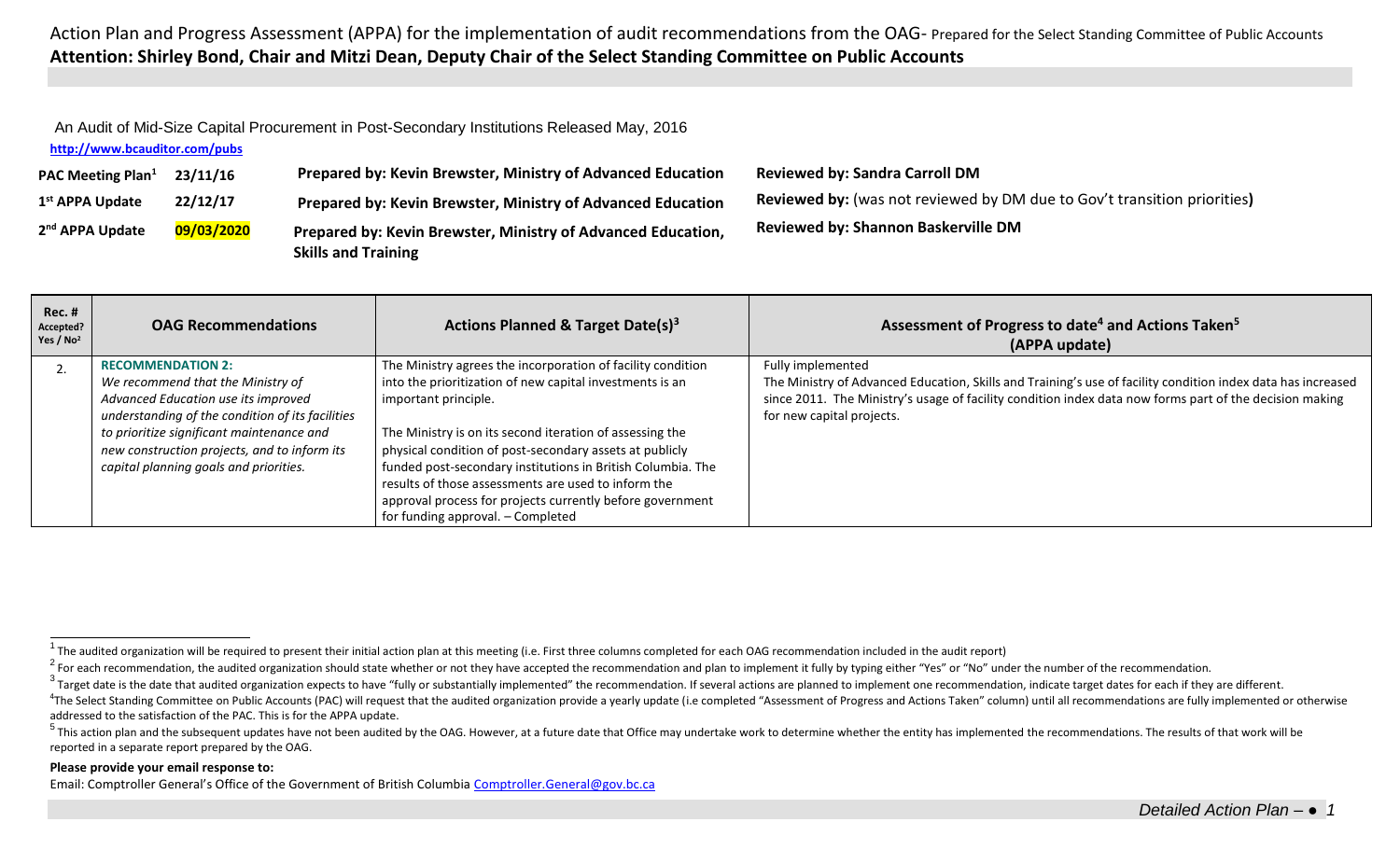Action Plan and Progress Assessment (APPA) for the implementation of audit recommendations from the OAG- Prepared for the Select Standing Committee of Public Accounts **Attention: Shirley Bond, Chair and Mitzi Dean, Deputy Chair of the Select Standing Committee on Public Accounts**

| Rec.#<br>Accepted?<br>Yes / No <sup>2</sup> | <b>OAG Recommendations</b>                                                                                                                                                                                                                                                                                                              | <b>Actions Planned &amp; Target Date(s)3</b>                                                                                                                                                                                                                                              | Assessment of Progress to date <sup>4</sup> and Actions Taken <sup>5</sup><br>(APPA update)                                                                                                                                                                                                                                                                                                                                                                                                                                                                                                                                                                                                               |
|---------------------------------------------|-----------------------------------------------------------------------------------------------------------------------------------------------------------------------------------------------------------------------------------------------------------------------------------------------------------------------------------------|-------------------------------------------------------------------------------------------------------------------------------------------------------------------------------------------------------------------------------------------------------------------------------------------|-----------------------------------------------------------------------------------------------------------------------------------------------------------------------------------------------------------------------------------------------------------------------------------------------------------------------------------------------------------------------------------------------------------------------------------------------------------------------------------------------------------------------------------------------------------------------------------------------------------------------------------------------------------------------------------------------------------|
| 3.                                          | <b>RECOMMENDATION 3:</b><br>We recommend that the Ministry<br>of Advanced Education follow its<br>documentation processes to ensure capital<br>submissions are complete.                                                                                                                                                                | The Ministry has improved its capital planning and<br>documentation processes since 2011. Project business plans<br>are linked closely with the associated approval documents and<br>are retained for future reference. - Completed                                                       | Fully implemented<br>The Ministry of Advanced Education, Skills and Training continues to communicate to its post-secondary<br>institutions of our expectation to follow both the Capital Asset Management Framework (general<br>guidance on capital asset management) and the Capital Asset Reference Guide (capital planning, business<br>plan process and capital development guidance specific to the post-secondary sector).<br>Project business plans submitted to the Ministry are reviewed systematically and are retained with<br>approval documents for future reference                                                                                                                        |
| 4.                                          | <b>RECOMMENDATION 4:</b><br>We recommend that the Ministry of<br>Advanced Education require post-secondary<br>institutions to report on their compliance<br>with the conflict-of-interest principles in the<br>Capital Asset Management Framework for<br>major projects, as part of the post-awarding<br>communication to the ministry. | The Ministry takes conflict of interest very seriously and has<br>begun communicating to post-secondary institutions the<br>importance of conflict of interest declarations for any staff<br>involved in the procurement of consultants or contractors for<br>capital projects. - 2020/21 | Partially implemented<br>The Ministry of Advanced Education, Skills and Training has communicated the need for conflict of<br>interest declarations to post-secondary institution representatives in verbal updates since 2017/18.<br>In 2020/21, the Ministry will issue written communication to post-secondary facilities directors at all<br>25 publicly funded post-secondary institutions in BC.                                                                                                                                                                                                                                                                                                    |
| 5.                                          | <b>RECOMMENDATION 5:</b><br>We recommend that the Ministry of<br>Advanced Education create a risk-based audit<br>plan to ensure that periodic independent<br>procurement or financial audits (or both)<br>are completed for significant, provincial<br>government-funded capital projects.                                              | The Ministry has established project boards to govern the<br>development of major capital projects. This will be<br>supplemented by periodic risk-based audits on projects. -<br>2020/21                                                                                                  | Partially implemented<br>The Ministry of Advanced Education, Skills and Training has successfully completed two major projects in<br>2017/18 overseen by project boards. The Ministry is nearing the completion of 30 projects underway<br>through the Federal Strategic Investment Fund - three of these projects are completing audits initiated by<br>the Federal government as part of the SIF initiative. In 2019/20, the Ministry will develop a plan to identify<br>3 projects for audit in the 2021/22 period.                                                                                                                                                                                    |
| 6.                                          | <b>RECOMMENDATION 6:</b><br>We recommend that the Ministry of<br>Advanced Education improve its knowledge<br>management practices by requiring project<br>managers to review lessons learned on<br>significant projects and share and discuss<br>project successes and challenges with<br>ministry staff.                               | The Ministry will incorporate an assessment of "lessons<br>learned" during the planning and procurement process and<br>share the findings with post-secondary institutions for<br>continuous improvement. - 2020/21and 2021/22                                                            | Not yet implemented<br>Workload related to the Strategic Investment Fund timelines has prevented further action on this<br>recommendation.<br>In 2020/21, the Ministry of Advanced Education, Skills and Training will consult with post-secondary<br>institution facilities directors at their bi-annual forum in Spring 2020 2019 regarding how best to:<br>• capture and communicate "lessons learned" from the planning and procurement of capital projects and<br>• communicate this information to the post-secondary sector<br>In 2021/22, the Ministry of Advanced Education, Skills and Training plans to undertake communicating<br>accumulated "lessons learned" to the post-secondary sector. |

## **Please provide your email response to:**

Email: Comptroller General's Office of the Government of British Columbia [Comptroller.General@gov.bc.ca](mailto:Comptroller.General@gov.bc.ca)